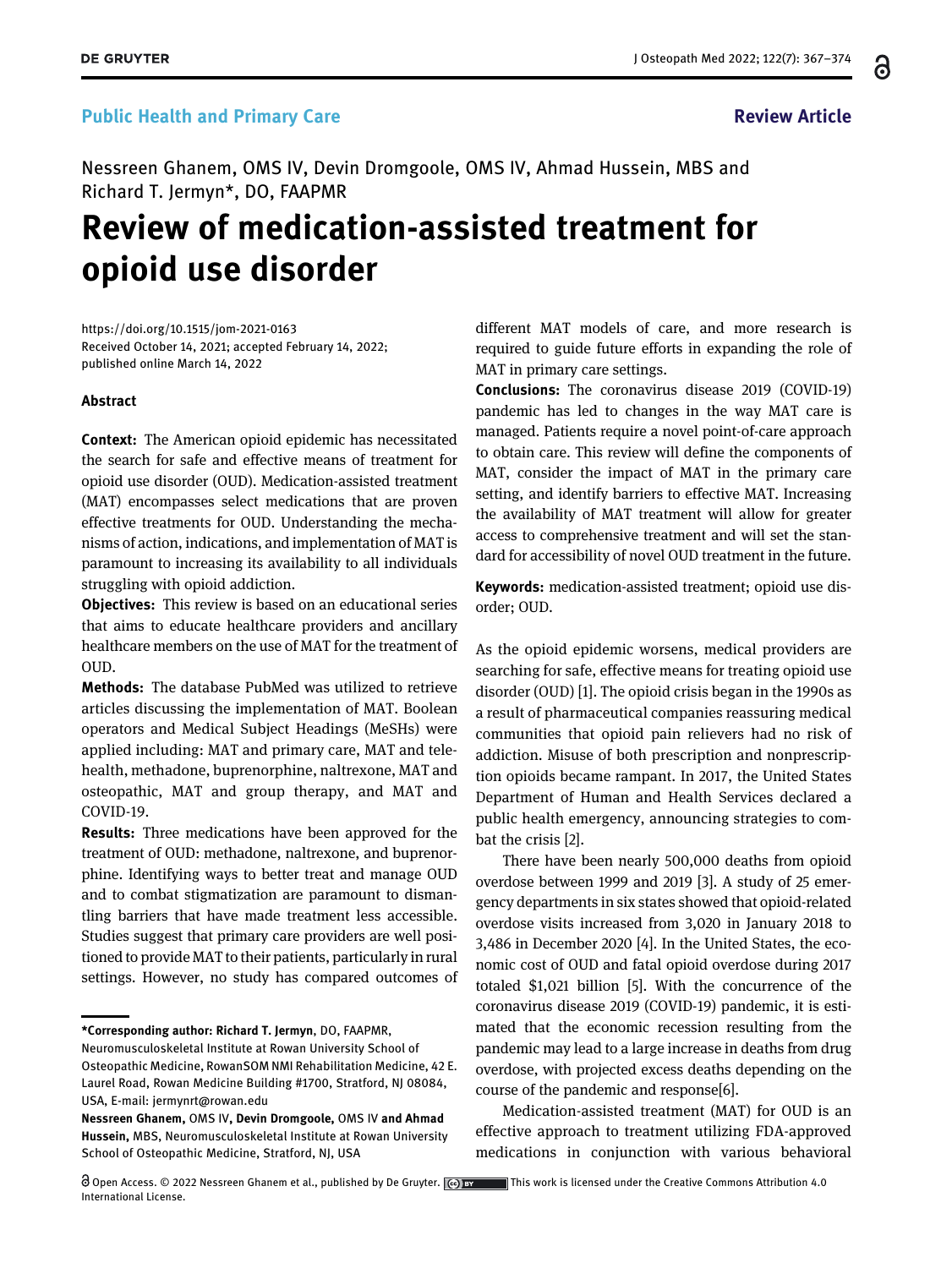**DE GRUYTER** 

health approaches [[1\]](#page-5-0). The greater implementation of MAT will help address the growing public health crisis with devastating consequences such as opioid-related overdoses, misuse during pregnancy, rising incidence of neonatal abstinence syndrome, and increasing injection drug use contributing to the spread of infectious diseases such as HIV and hepatitis C [\[7\]](#page-5-6).

Based on an educational module written to train health professionals about medication management for OUD and best practice methods, this review will define the components of MAT, consider the impact of MAT in the primary care setting, and identify barriers to effective MAT.

## Methods

A literature search was conducted utilizing the database MEDLINE<sup>®</sup> with the Medical Subject Heading (MeSH) of "MAT" restricted to human studies published from 2004 through 2021 yielding over 78,000 results, with 6,296 being clinical trials and 1,356 being meta-analyses. Reference lists from the identified articles were also reviewed. Clinical practice guidelines, major relevant professional organizations, and government legislation were reviewed. The literature search was conducted between December 2019 and February 2020. A second literature search was conducted in January 2021 to reflect the impact of the COVID-19 pandemic on MAT. Boolean operators and MeSH headings were applied including: MAT and primary care, MAT and telehealth, methadone, buprenorphine, naltrexone, MAT and osteopathic, MAT and group therapy, and MAT and COVID-19. Four authors screened and reviewed these results independently. A total of 54 articles were included in the final review.

## **Discussion**

#### MAT in primary care

OUD treatment has been traditionally managed in specialty care settings. However, barriers to specialty care, such as long waitlists, lack of child care, and geographical access, can interfere with access to care. Primary care models, which can meet patients at their point of need, are an innovative approach to link vulnerable patients to the care they require [[8\]](#page-6-0).

When compared to specialty care treatment facilities, a systemic review by Lagisetty et al. [[9\]](#page-6-1) including 35 interventions (10 randomized controlled trials and 25 quasiexperimental interventions) found primary care models equally effective in treating OUD. Despite variabilities between treatment models, successful primary care MAT programs shared some similar components: the utilization of integrated clinical teams, incorporating patient agreements, and utilizing home inductions to increase convenience. Multidisciplinary and coordinated care delivery models are also suggested as an effective strategy in primary care; however, definitive research remains necessary.

A review by Korthuis et al. [[10](#page-6-2)] examined primary carebased models for the treatment of OUD by conducting interviews with 11 informants (8 nonfederal and 3 federal) with experience implementing MAT. Four components were consistently noted: pharmacotherapy with buprenorphine or naltrexone, provider and community educational interventions, coordination of OUD treatment with other medical and psychological needs, and psychosocial services like counseling. Common themes included the importance of a nonphysician coordinator and the use of tiered approaches.

Primary care-based models also have the added advantage of addressing comorbidity outcomes. A study by Haddad et al. [[11](#page-6-3)] evaluated the management of prevention healthcare outcomes with primary care management of OUD from an observational cohort study of 266 opioid-dependent patients. Greater than 3 months of treatment on buprenorphine was positively associated with achieving a recommended quality composite health indicators screening score of ≥80%. Additionally, Roll et al. [\[12\]](#page-6-4) surveyed 28 patients receiving shared medical appointments for buprenorphine management therapy. Researchers found that 60% of patients learned more about comorbidities like hepatitis C and 43% reported receiving appropriate immunizations since starting the intervention.

Rural primary care providers may find themselves in a unique position to utilize MAT. In a retrospective cohort study of 7,930 Medicaid-enrolled adults residing in 23 rural counties in Pennsylvania, Cole et al. [\[1](#page-5-0)] examined the relationship between rural patients with OUD, their engagement in MAT, and the distance to MAT providers. Those enrolled with primary care showed higher MAT utilization with greater proportions receiving any MAT (32.7% vs 25%) and a higher mean number of buprenorphine or naltrexone injections (11.1 vs 9.3). Among 1,186 enrollees with OUD receiving MAT, the mean travel distance to prescribers ranged from 0.8 to 395.9 miles and the distance to the nearest MAT prescriber showed significant association to likelihood of receiving any MAT ( $p<0.001$ ). This conclusion is also supported by a 2018 cross-sectional study by Jones et al. [\[13\]](#page-6-5) where researchers compared deaths secondary to opioid overdose with the availability of buprenorphine providers in 846 counties across the United States. Although the availability of buprenorphine providers and the rate of opioid deaths were only weakly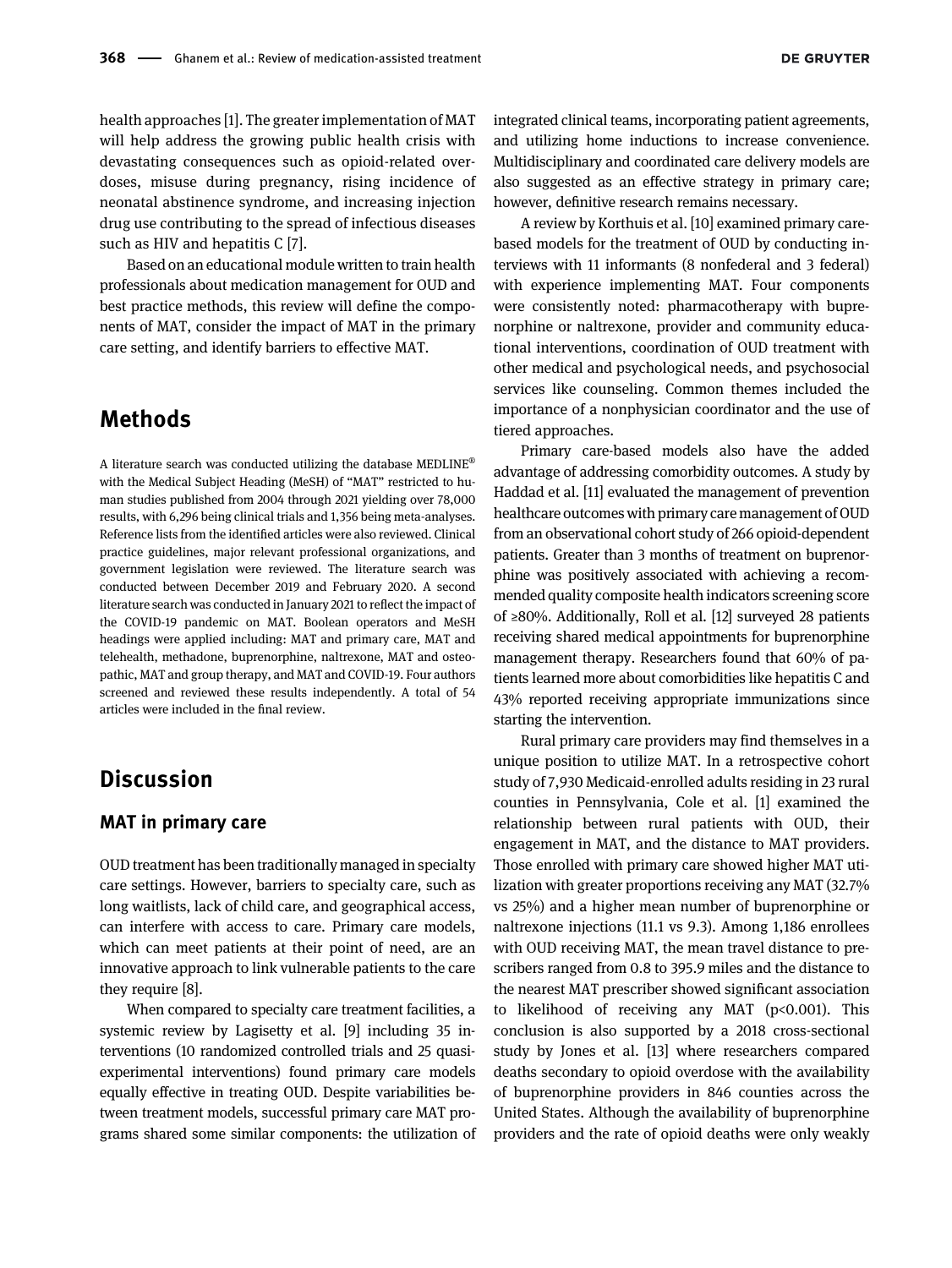correlated (correlation coefficient 0.18, p<0.001), their results demonstrate an imbalance between opioid overdose death burden and the availability of buprenorphine providers, particularly in the Midwest and the South.

#### Methadone

Methadone is a slow-acting opioid agonist indicated in the treatment of OUD and opioid withdrawal management. Although methadone is only available through approved opioid treatment programs, federal and state laws allow take-home doses for select patients who have demonstrated treatment progress [\[14,](#page-6-6) [15](#page-6-7)].

Methadone treatment aims to suppress opioid withdrawal, block the effects of illicit opioids, reduce opioid craving, and facilitate patient engagement in psychosocial and nonpharmacological interventions. Methadone treatment has shown superiority over abstinence-based approaches [\[16](#page-6-8)]. While methadone is a frequently utilized medication in MAT, both patients and providers should be aware of the potential risks associated with treatment. Methadone treatment increases the risk of arrhythmias including QT interval prolongation and torsades des pointes [[17,](#page-6-9) [18\]](#page-6-10). Obtaining a history of structural heart disease, arrhythmia, syncope, and other risk factors for QT interval prolongation is critical before starting treatment. Methadone also presents with numerous drug-drug interactions due to cytochrome P450 isoenzymes involved in its metabolism. MAT providers should closely monitor for interactions that could potentiate or synergize methadone's effects on a patient. Methadone is safe for use in pregnant patients [[14](#page-6-6), [15](#page-6-7)].

Practice guidelines published by the American Society of Addiction Medicine (ASAM) Methadone Action Group [[14,](#page-6-6) [15](#page-6-7)] recommend an initial dose range from 10 mg to 30 mg, reassessing every 2–4 h when peak levels are reached. Following an initiation period, methadone dosing is based on the goals of treatment and patient dependence. Less than 30 mg per day can lessen acute withdrawal but is not as effective in suppressing cravings. Most patients fare better if their initial 30 mg to 40 mg per-day dose is gradually increased to a 60 mg to 120 mg per day maintenance dose. Randomized trials have shown that patients demonstrate better retention in treatment with higher doses of 80–100 mg per day [\[19,](#page-6-11) [20\]](#page-6-12). A dose-response effect is observed for methadone treatment retention rates [\[21](#page-6-13), [22](#page-6-14)]. Doses above 120 mg per day are utilized with select patients due to the increased purity of heroin and the strength of prescription opioids resulting in increased difficulty to block opioid effects. The optimal length of treatment is not well

established; however, relapse rates are highest for patients who drop out [[14](#page-6-6), [15](#page-6-7)].

#### Naltrexone

Naltrexone is a long-acting, full opioid antagonist. Like buprenorphine, naltrexone can be prescribed in the outpatient setting for OUD. Unlike buprenorphine, naltrexone can also be prescribed outpatient for alcohol use disorder treatment [[14](#page-6-6), [15\]](#page-6-7). Both formulations, oral and extendedrelease (ER) injectable, have demonstrated treatment efficacy; however, oral naltrexone is not recommended except under limited circumstances because retention in depot naltrexone is better than usually observed in studies utilizing oral naltrexone [[23](#page-6-15)]. Trials are often limited due to high dropout rates and poor adherence [[14](#page-6-6), [15](#page-6-7)]. Adding an agent that improves dopaminergic function to complement naltrexone is a novel approach being studied to encourage adherence [\[24](#page-6-16)].

Treatment goals include prevention of relapse, inhibition of illicit opioid effects, opioid craving reduction, and the facilitation of patient engagement in psychosocial and nonpharmacological interventions [[14](#page-6-6), [15](#page-6-7)]. Oral naltrexone is best for those who can be closely supervised and are highly motivated because it has high rates of nonadherence and a high risk for overdose upon relapse [[23\]](#page-6-15). ER injectable naltrexone is most effective for patients who have failed other MAT options or are unable to obtain agonist treatment. Both formulations are generally well tolerated; however, patients should be cautioned regarding the high-risk opioid overdose with subsequent relapse due to diminished tolerance and heightened sensitivity [[14](#page-6-6), [15\]](#page-6-7).

Before naltrexone administration, the patient must be adequately detoxified from opioids with no physical dependence. A naloxone challenge can be utilized when uncertain of detoxification, monitoring for signs and symptoms of withdrawal. Oral naltrexone can be dosed at 50 mg daily or three times weekly with two 100 mg doses followed by one 150 mg dose. ER injectable naltrexone can be given every 3–4 weeks by deep intramuscular injection in the gluteal muscle at a set dosage of 380 mg per injection [\[14](#page-6-6), [15\]](#page-6-7).

Naltrexone ER is associated with side effects such as insomnia, clinically insignificant elevation of transaminases, hypertension, naso-pharyngitis, and influenza [\[25](#page-6-17)]. Although naltrexone does not reduce respiratory drive, relapse with high-dose opioids may result in accidental overdose death due to diminished opioid tolerance. Unlike methadone and buprenorphine, naltrexone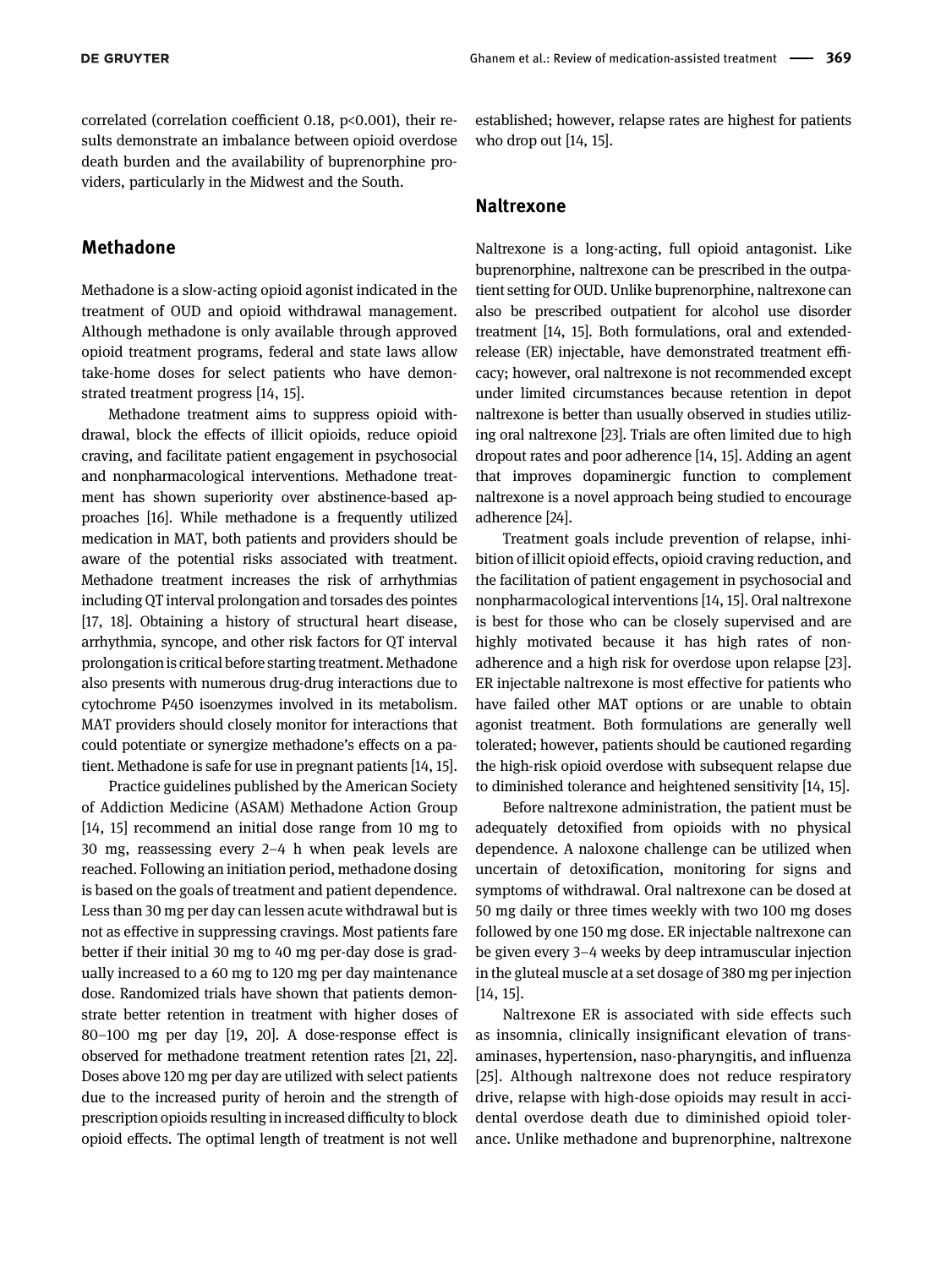ER is not recommended for use in pregnant or breastfeeding women [\[14](#page-6-6), [15](#page-6-7)].

#### **Buprenorphine**

Buprenorphine is a partial opioid agonist utilized to treat OUD [[26\]](#page-6-18). Buprenorphine has the ability to relieve a patient's drug cravings while maintaining a higher safety profile than other MAT medications. Due to buprenorphine's "ceiling effect," increasing dosages will not cause equally increasing respiratory depression in patients [[27](#page-6-19)]. As such, buprenorphine is less likely to cause fatal respiratory depression during overdose [\[28,](#page-6-20) [29\]](#page-6-21). Caution should be applied when combining buprenorphine with other sedative medications, potentially causing higher levels of sedation. Buprenorphine, like methadone, is safe for use in pregnant patients [[14,](#page-6-6) [15\]](#page-6-7). It demonstrates less peak-dosing suppression of fetal heart rate and less severe neonatal abstinence syndrome than methadone [[25](#page-6-17)].

A critical distinction of buprenorphine therapy is its ability for outpatient prescription following the Drug Addiction Treatment Act (DATA) of 2000 [[30\]](#page-6-22). Any physician can prescribe buprenorphine following completion of an online training course. This distinction can increase access to MAT in otherwise inaccessible patient populations. Following a closely monitored initiation phase, dosing is usually 2 mg to 4 mg to reduce the risk of precipitating withdrawal [\[14](#page-6-6), [15](#page-6-7)]. If well tolerated, the dose can be increased fairly rapidly to a dose that provides stable effects for 24 h and is effective, with evidence suggesting that doses of 16 mg and greater may be more effective at suppressing illicit opioid use [\[23\]](#page-6-15). The FDA recommendation limits dosing to 24 mg per day because higher doses may increase diversion risk [\[14,](#page-6-6) [15\]](#page-6-7). Retention on buprenorphine across low (2 mg–6 mg per day), medium (7 mg–15 mg per day), and high (≥16 mg per day) doses is significantly superior to placebo [\[31](#page-6-23)]. However, only high-dose buprenorphine reduces opioid use significantly compared to placebo [\[32\]](#page-6-24).

Buprenorphine can also be administered with naloxone as a single-dose tablet or buccal film [\[14,](#page-6-6) [15\]](#page-6-7). The goal of combining naloxone, an opioid antagonist, with buprenorphine is to discourage buprenorphine abuse. If the buprenorphine/naloxone product is crushed for the purpose of injection, naloxone will antagonize the agonistic effects of buprenorphine [[33](#page-6-25)]. The FDA recently approved several new buprenorphine formulations for the treatment of OUD, including an ER injection, but data regarding their effectiveness are limited [\[14,](#page-6-6) [15\]](#page-6-7). Some emergency departments are now initiating buprenorphine therapy to patients

experiencing withdrawal symptoms [[34](#page-6-26)]. This new strategy has demonstrated promising results toward improving rates of MAT initiation, and its expansion islikely to continue over time [[34](#page-6-26), [35\]](#page-6-27).

The Substance Abuse and Mental Health Services Administration (SAMHSA) recommends appropriate counseling and social support programs for patients receiving buprenorphine therapy [\[36\]](#page-6-28) "Group-based" buprenorphine treatments have gained interest since their inception, providing both buprenorphine prescription and group counseling together in a destigmatized environment. This model also increases the number of patients that a single physician could treat, addressing areas with limited access to MAT providers [\[37\]](#page-6-29). Some studies have suggested possible benefits of this treatment model [[38,](#page-6-30) [39](#page-6-31)], particularly in prolonging treatment retention. Despite these advantages, the available supporting research has been limited and varied [\[38](#page-6-30)]. A 2017 literature review [[39](#page-6-31)] examined 10 studies, 4 of which utilized small-group models and 6 of which utilized group psychotherapy. The authors concluded that there was limited evidence to support group-based buprenorphine therapy but that much of the literature available was either weak or potentially biased. Based on the limited research available and isolated reports of success, this practice has some feasibility and expands buprenorphine access for patients.

#### Osteopathic supplementation to MAT

A report issued by SAMHSA noted that in the last 20 years, there have been over 100,000 deaths in the United States that resulted from prescription opioids [\[36,](#page-6-28) [40\]](#page-6-32). In the United States, chronic pain affects 100 million adults, reducing quality of life and productivity. Of those who receive opioids for the treatment of chronic pain, one in four struggle with opioid addiction. Dependence and tolerance to opioids increases the likelihood of developing addiction by 40 times. Although opioid medications are effective, they are best utilized for postsurgical pain, brief periods of acute pain, acute cancer pain, and palliative or end-of-life care [[41\]](#page-6-33).

Application of an osteopathic approach when treating chronic pain encourages utilization of an integrative treatment approach. A similar approach may be adopted in the treatment of OUD, particularly with co-occurring chronic pain [[41\]](#page-6-33). A randomized controlled trial with 455 patients analyzing OMT and ultrasound therapy for chronic lower back pain showed a statistically significant decrease in prescription drug use in those receiving OMT treatment.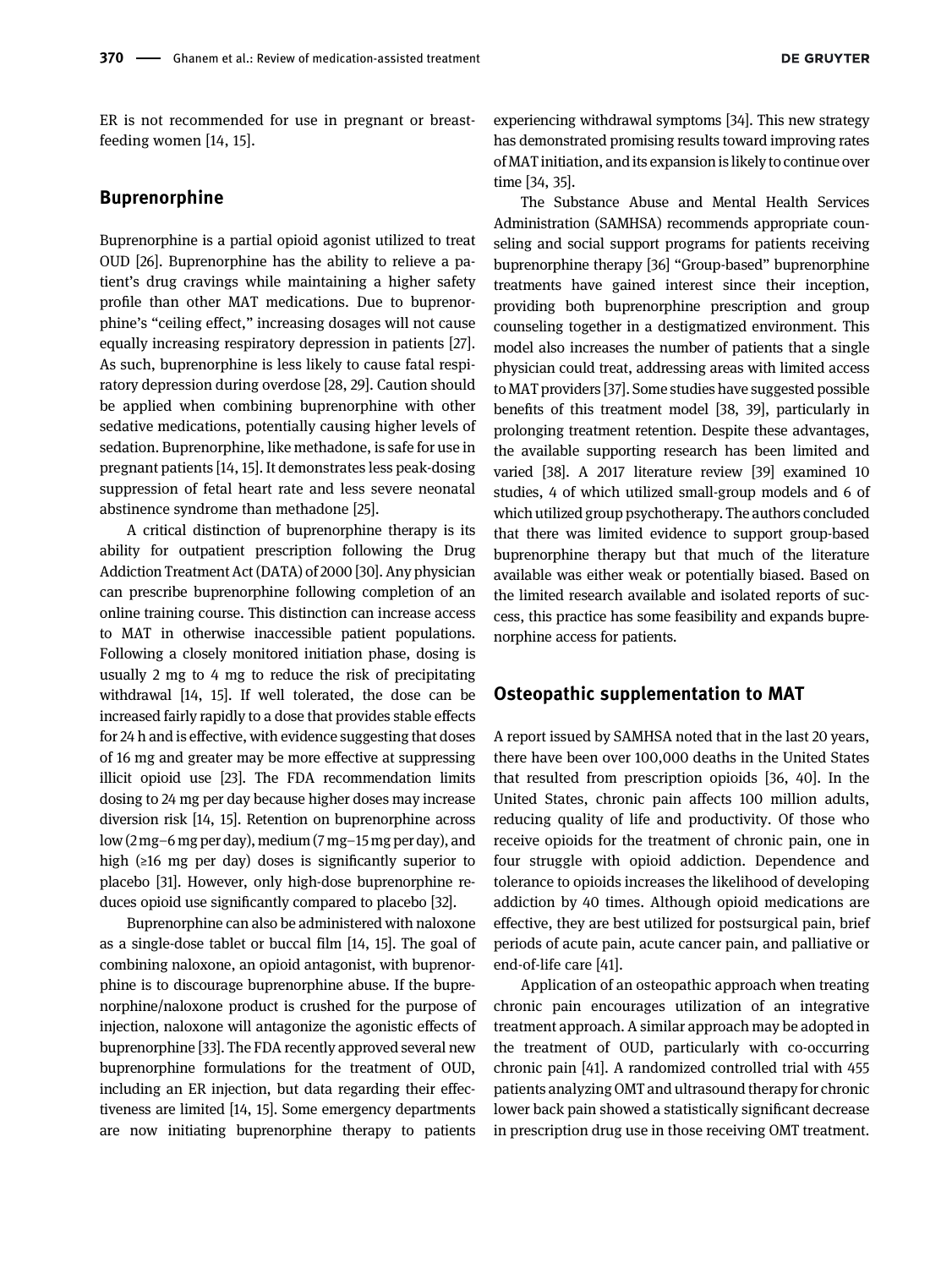As an adjunctive therapy, OMT serves as a noninvasive treatment with minimal side effects that can play a key role in holistic patient treatment [[42\]](#page-7-0).

A cross-sectional cluster observational study conducted by Rodondi et al. [\[43\]](#page-7-1) investigated the prevalence of use and the perceived usefulness of treatment modalities for recurrent pain in primary care among 499 patients with chronic or recurrent low back pain. The five most frequent modalities utilized by patients were physical therapy (81.8%), osteopathic treatment (63.4%), exercise therapy (53.4%), opioids (52.5%), and massage therapy (50.8%). Women were significantly more likely to utilize osteopathic treatment whereas patients >75 years old were less likely to utilize osteopathic treatment. Higher level of education was significantly associated with increased use of osteopathic treatment for chronic lower back pain. Additionally, current smoking was associated with significantly greater odds of having utilized opioids and significantly lower odds of having followed exercise therapy. More research is necessary to characterize the patient demographic most likely to utilize osteopathic medicine as a treatment for chronic pain instead of opioids.

#### Barriers to MAT

Barriers to facilitating MAT successfully include inadequate provider education, cost-related barriers, and the inability to implement a coordinated care approach that is associated with greater benefit [\[10\]](#page-6-2). A qualitative study of MAT-providing physicians demonstrated that physicians request further training with respect to medication tapering, billing, and additional training for support staff [[44\]](#page-7-2). Additional barriers to effective MAT include the lack of trained primary care providers, reimbursement models that do not support care coordination and psychosocial services, the persistent stigma associated with MAT, and long travel times for patients in rural areas [[10\]](#page-6-2). Providers also note that coordinated care is crucial in busy academic settings where physicians have limited availability during clinic hours [\[45\]](#page-7-3).

### MAT selection

When considering MAT options, individualized and population management treatment approaches must be considered. An individualized approach to MAT examines the individual patient's access to MAT, treatment setting, occupational risks, comorbid conditions, and patient motivation. A population management approach considers the public health impact of OUD and the cost-effectiveness of treatment options. It plays a larger role in the prevention of community opioid diversion, overdose deaths, and infectious disease transmission [[46](#page-7-4)].

Begin by assessing whether the patient is actively seeking to abstain from illicit opioid use. If the patient is actively abstaining, consider either antagonist or agonist MAT. If the patient is not actively abstaining, consider agonist MAT to maintain opioid tolerance and risk reduction of accidental opioid overdose death. Next, assess whether the patient has significant co-occurring chronic pain. If the patient does have co-occurring pain, consider agonist MAT to reduce pain-related opioid relapse. If there is no chronic pain, consider implementing either an agonist or antagonist treatment [[46\]](#page-7-4).

Additional considerations include exclusions to ER antagonist therapy including patients who are pregnant or are planning a pregnancy, those who have experienced a recent opioid overdose, or a patient currently displaying high overdose risk behavior. An office-based outpatient setting is favorable to patients committed to complete abstinence from substance abuse and have no recent accidental or intentional substance overdose or opioid diversion. Structured care settings should be considered for patients who have recently stabilized alcohol or substance use disorders, those with a recent history of substance overdose, and patients receiving agonist MAT who have a recent history of opioid diversion [[25](#page-6-17)].

#### COVID-19 impact

The treatment of OUD has been significantly impacted by the COVID-19 pandemic, necessitating the use of novel strategies to accommodate patient management. National organizations are providing guidance on how to meet the needs of patients during the COVID-19 pandemic. The Drug Enforcement Administration (DEA) has adopted policies to allow DEA-registered practitioners to prescribe controlled substances without having to interact in person with their patients. Of note, methadone cannot be prescribed for maintenance or detoxification treatment and must still be administered or dispensed directly to the patient for that purpose [\[47,](#page-7-5) [48\]](#page-7-6). Regular face-to-face appointments for high-acuity patients should still be considered in accordance with current restrictions. While there is concern over the inability to conduct urine drug screens through telehealth visits, unnecessary exposure to COVID-19 should be considered in an overall harm reduction approach to OUD [[49](#page-7-7)].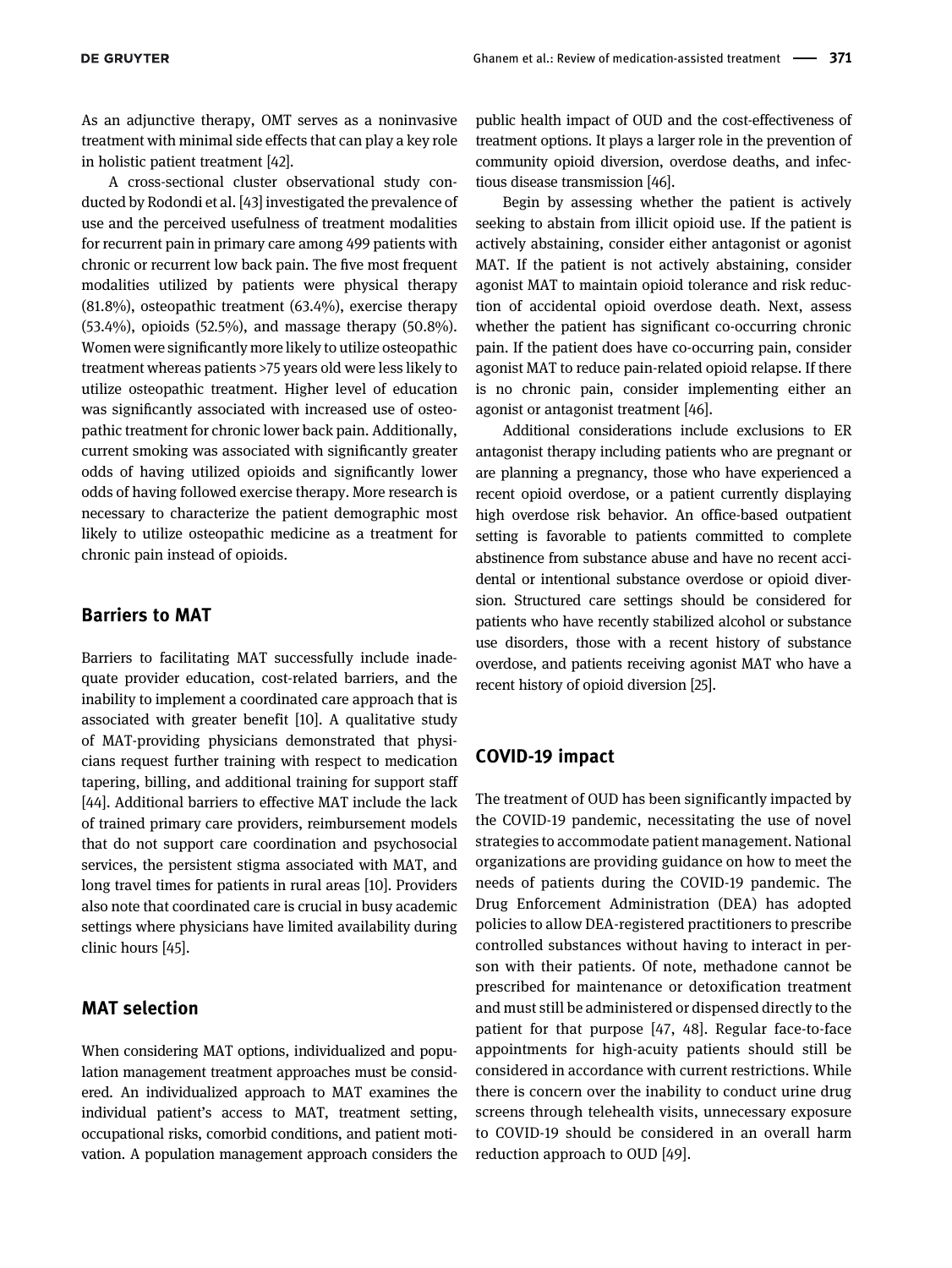Prior research has demonstrated comparable patient retention, ratings of therapeutic alliance, and medication adherence for telehealth-delivered medication maintenance treatment compared to in-person treatment [\[50](#page-7-8), [51](#page-7-9)]. The Rhode Island Buprenorphine Hotline is a phone hotline that functions as a tele-bridge clinic where people with moderate to severe OUD can be linked with a DATA 2000 waivered provider who provides an initial assessment and, if appropriate, prescribes buprenorphine for unobserved induction and linkage to outpatient treatment. This service has been viewed as a promising model to bridge gaps in treatment access that both preceded and are exacerbated by the COVID-19 pandemic [[52](#page-7-10)].

Access to medication is a major concern for MAT during the COVID-19 pandemic. Many insurance providers have adjusted policies to allow for enhanced reimbursement, and pharmacies have allowed for early/extended refills during the pandemic. MAT providers need to ensure that patients have access to medication to increase treatment retention and success during and after the pandemic [\[47,](#page-7-5) [53\]](#page-7-11).

#### Limitations

This review is limited to a single database. As such, studies outside of MEDLINE were not included. Additional limitations include studies with small sample sizes, particularly in assessing group-based MAT and barriers to MAT. The ASAM practice guideline utilized in this review was published in 2015; however, an updated guideline was published in the May/June 2020 issue of the Journal of Addiction Medicine [[15](#page-6-7)]. Initiation and maintenance doses listed in this review have been updated to reflect this. The nature of MAT initiation and management has been quickly evolving as a result of the COVID-19 pandemic, and a second literature search was conducted to include these changes.

# Conclusions

Expanding access to MAT is a crucial component of OUD treatment. Primary care-based models for MAT are shown to reduce mortality for OUD and have equivalent efficacy to MAT in specialty substance treatment facilities. However, research directly comparing specific structures and processes of care models is still needed [[9,](#page-6-1) [10](#page-6-2)]. Patients may require novel point-of-care approaches, demonstrated by the modifications made to MAT administration during the

COVID-19 pandemic [[9\]](#page-6-1). Despite the effectiveness of MAT for OUD, current rates of engagement and retention suggest that new medications and devices need to be explored. Improved outcomes may motivate changes in societal attitudes toward OUD [\[49](#page-7-7)].

SAMHSA-funded "Providers Clinical Support System for MAT" is a free resource that offers learning opportunities for providers interested in prescribing MAT. Interested providers should view their website at<http://pcssmat.org/>for more information [[54](#page-7-12)].

#### Research funding: None reported.

Author contributions: All authors provided substantial contributions to conception and design, acquisition of data, or analysis and interpretation of data; N.G. and D.D. drafted the article or revised it critically for important intellectual content; R.T.J. and A.H. gave final approval of the version of the article to be published; and all authors agree to be accountable for all aspects of the work in ensuring that questions related to the accuracy or integrity of any part of the work are appropriately investigated and resolved.

Competing interests: None reported.

## References

- <span id="page-5-0"></span>1. Cole ES, DiDomenico E, Cochran G, Gordon AJ, Gellad WF, Pringle J, et al. The role of primary care in improving access to medicationassisted treatment for rural Medicaid enrollees with opioid use disorder. J Gen Intern Med 2019;34:936–43.
- <span id="page-5-1"></span>2. US Department of Health and Human Services. What is the U.S. opioid epidemic? HHS Gov; 2021. Available from: [https://www.hhs.](https://www.hhs.gov/opioids/about-the%20epidemic/index.html) [gov/opioids/about-the epidemic/index.html](https://www.hhs.gov/opioids/about-the%20epidemic/index.html) [Accessed 7 Jan 2022].
- <span id="page-5-2"></span>3. Center for Disease Control and Prevention. Opioid data analysis and resources. Department of Health and Human Service; 2020. Available from: [https://www.cdc.gov/opioids/data/analysis](https://www.cdc.gov/opioids/data/analysis-resources.html)[resources.html](https://www.cdc.gov/opioids/data/analysis-resources.html) [Accessed 7 Jan 2022].
- <span id="page-5-3"></span>4. Harringa A. Emergency department visits related to opioid overdoses up significantly during COVID-19 pandemic. Mayo Clinic; 2021. Available from: [https://newsnetwork.mayoclinic.](https://newsnetwork.mayoclinic.org/discussion/emergency-department-visits-related-to-op) [org/discussion/emergency-department-visits-related-to-op](https://newsnetwork.mayoclinic.org/discussion/emergency-department-visits-related-to-op) [Accessed 7 Jan 2022].
- <span id="page-5-4"></span>5. Luo F, Li M, Florence C. State-level economic costs of opioid use disorder and fatal opioid overdose — United States, 2017. MMWR Surveill Summ 2021;70. [https://doi.org/10.15585/mmwr.](https://doi.org/10.15585/mmwr.mm7015a1) [mm7015a1](https://doi.org/10.15585/mmwr.mm7015a1).
- <span id="page-5-5"></span>6. Jeffery MM, D'Onofrio G, Paek H, Platts-Mills TF, Soares WE, Hoppe JA. Trends in emergency department visits and hospital admissions in health care systems in 5 states in the first months of the COVID-19 pandemic in the US. JAMA Intern Med 2020;180: 1328–33.
- <span id="page-5-6"></span>7. Opioid overdose crisis. National Institute on Drug Abuse; 2021. Available from: [https://www.drugabuse.gov/drug-topics/](https://www.drugabuse.gov/drug-topics/opioids/opioid-overdose-crisis) [opioids/opioid-overdose-crisis](https://www.drugabuse.gov/drug-topics/opioids/opioid-overdose-crisis) [Accessed 7 Jan 2022].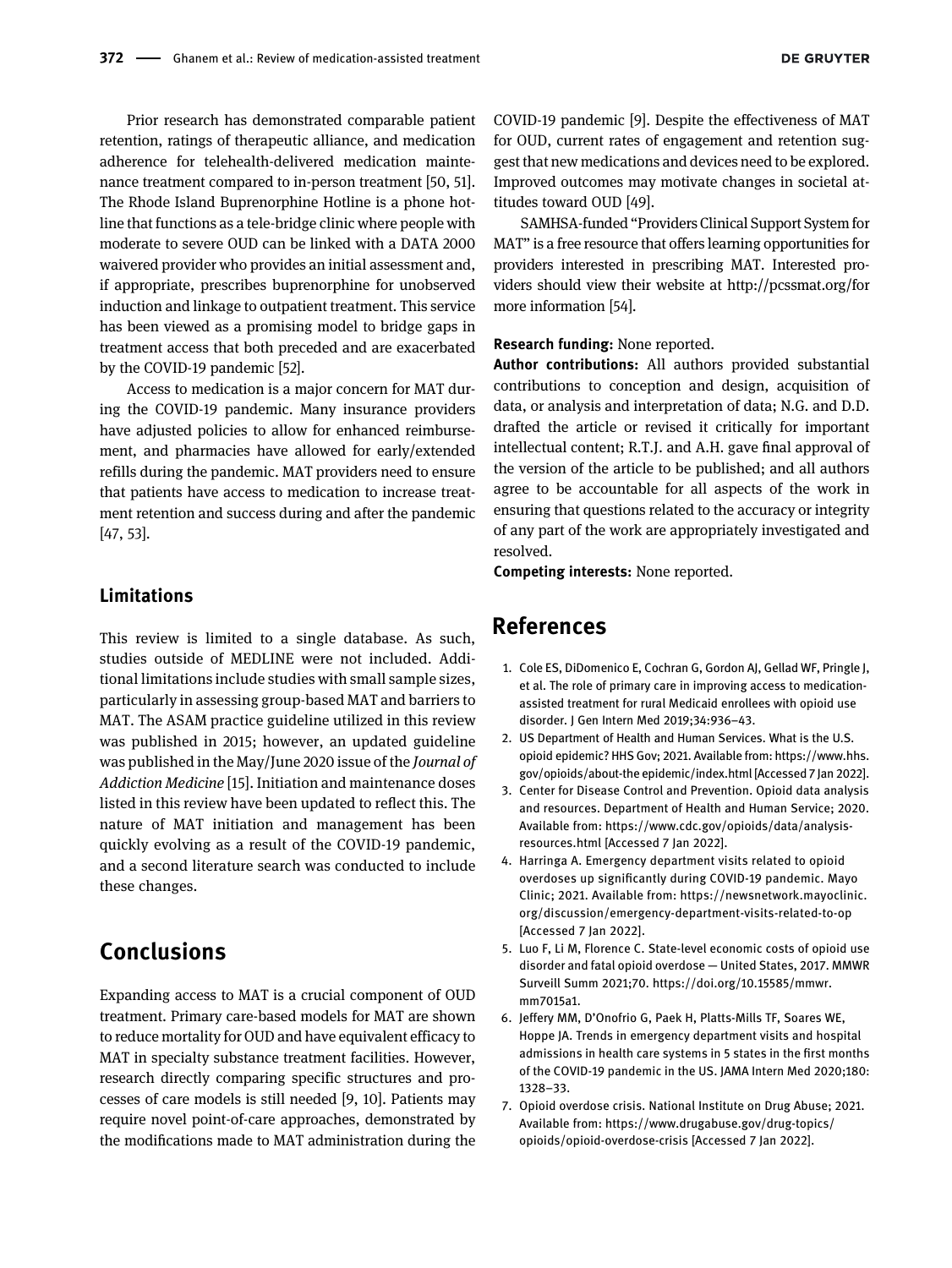- <span id="page-6-0"></span>8. Ober AJ, Watkins KE, McCullough CM, Setodji CM, Osilla K, Hunter SB. Patient predictors of substance use disorder treatment initiation in primary care. J Subst Abuse Treat 2018; 90:64–72.
- <span id="page-6-1"></span>9. Lagisetty P, Klasa K, Bush C, Heisler M, Chopra V, Bohnert A. Primary care models for treating opioid use disorders: what actually works? A systematic review. PLoS One 2017;12: e0186315.
- <span id="page-6-2"></span>10. Korthuis PT, McCarty D, Weimer M, Bougatsos C, Blazina I, Zakher B, et al. Primary care-based models for the treatment of opioid use disorder: a scoping review. Ann Intern Med 2017;166: 268–78.
- <span id="page-6-3"></span>11. Haddad MS, Zelenev A, Altice FL. Buprenorphine maintenance treatment retention improves nationally recommended preventive primary care screenings when integrated into urban federally qualified health centers. J Urban Health 2015;92: 193–213.
- <span id="page-6-4"></span>12. Roll D, Spottswood M, Huang H. Using shared medical appointments to increase access to buprenorphine treatment. J Am Board Fam Med 2015;28:676–7.
- <span id="page-6-5"></span>13. Jones CW, Christman Z, Smith CM, Safferman MR, Salzman M, Baston K. Comparison between buprenorphine provider availability and opioid deaths among US counties. J Subst Abuse Treat 2018;93:19–25.
- <span id="page-6-6"></span>14. Kampman K, Jarvis M. American Society of Addiction Medicine (ASAM) national practice guideline for the use of medications in the treatment of addiction involving opioid use. J Addiction Med 2015;9:358–67.
- <span id="page-6-7"></span>15. The ASAM national practice guideline for the treatment of opioid use disorder: 2020 focused update: erratum. J Addiction Med. 2020;14:267.
- <span id="page-6-8"></span>16. Mattick RP, Breen C, Kimber J, Davoli M. Methadone maintenance therapy versus no opioid replacement therapy for opioid dependence. Cochrane Database Syst Rev 2009;2009: CD002209.
- <span id="page-6-9"></span>17. Titus-Lay EN, Jaynes HA, Tomaselli Muensterman E, Walroth TA, Ott CA, Desta Z. Methadone-associated QT interval prolongation in patients undergoing maintenance therapy in an urban opioid treatment program. Pharmacotherapy 2021;41: 238–46.
- <span id="page-6-10"></span>18. Treece JM, Al Madani M, El Khoury G, Khraisha O, Martin JE, Baumrucker SJ, et al. Comprehensive review on methadone induced QT prolongation and torsades. J Pharmacol Pharmacother 2018;9:66–75.
- <span id="page-6-11"></span>19. Strain EC, Bigelow GE, Liebson IA, Stitzer ML. Moderate- vs highdose methadone in the treatment of opioid dependence: a randomized trial. JAMA 1999;281:1000–5.
- <span id="page-6-12"></span>20. Strain EC, Stitzer ML, Liebson IA, Bigelow GE. Dose-response effects of methadone in the treatment of opioid dependence. Ann Intern Med 1993;119:23–7.
- <span id="page-6-13"></span>21. Ma J, Bao YP, Wang RJ, Su M-F, Liu M-X, Li J-Q, et al. Effects of medication-assisted treatment on mortality among opioids users: a systematic review and meta-analysis. Mol Psychiatr 2019;24:1868–83.
- <span id="page-6-14"></span>22. Chou R, Korthuis TP, Weimer M, Bougatsos C, Blazina I, Zakher B, et al. Medication-assisted treatment models of care for opioid use disorder in primary care settings. Rockville (MD): Agency for Healthcare Research and Quality (US); 2016.
- <span id="page-6-15"></span>23. Bell J, Strang J. Medication treatment of opioid use disorder. Biol Psychiatr 2020;87:82–8.
- <span id="page-6-16"></span>24. Blum K, Lott L, Baron D, Smith DE, Badgaiyan RD, Gold MS. Improving naltrexone compliance and outcomes with putative pro- dopamine regulator KB220, compared to treatment as usual. J Syst Integr Neurosci 2020;7, [https://doi.org/10.15761/JSIN.](https://doi.org/10.15761/JSIN.100022910.15761/JSIN.1000229) [100022910.15761/JSIN.1000229](https://doi.org/10.15761/JSIN.100022910.15761/JSIN.1000229).
- <span id="page-6-17"></span>25. Connery HS. Medication-assisted treatment of opioid use disorder: review of the evidence and future directions. Harv Rev Psychiatr 2015;23:63–75.
- <span id="page-6-18"></span>26. Zoorob R, Kowalchuk A, Mejia de Grubb M. Buprenorphine therapy for opioid use disorder. Am Fam Physician 2018;97: 313–20.
- <span id="page-6-19"></span>27. Likar R. Transdermal buprenorphine in the management of persistent pain – safety aspects. Therapeut Clin Risk Manag 2006;2:115–25.
- <span id="page-6-20"></span>28. Khanna IK, Pillarisetti S. Buprenorphine – an attractive opioid with underutilized potential in treatment of chronic pain. I Pain Res 2015;8:859–70.
- <span id="page-6-21"></span>29. Dahan A, Yassen A, Romberg R, Sarton E, Teppema L, Olofsen E, et al. Buprenorphine induces ceiling in respiratory depression but not in analgesia. Br J Anaesth 2006;96:627–32.
- <span id="page-6-22"></span>30. Drug addiction treatment act of 2000. H.R. 2634, 106<sup>th</sup> Congress. Congress.gov Library of Congress; 2000. Available from: [https://](https://www.congress.gov/bill/106th-congress/house-bill/2634) [www.congress.gov/bill/106th-congress/house-bill/2634](https://www.congress.gov/bill/106th-congress/house-bill/2634).
- <span id="page-6-23"></span>31. Shulman M, Wai JM, Nunes EV. Buprenorphine treatment for opioid use disorder: an overview. CNS Drugs 2019;33: 567–80.
- <span id="page-6-24"></span>32. Heo YA, Scott LJ. Buprenorphine/naloxone (Zubsolv®): a review in opioid dependence. CNS Drugs 2018;32:875–82.
- <span id="page-6-25"></span>33. Cisewski DH, Santos C, Koyfman A, Long B. Approach to buprenorphine use for opioid withdrawal treatment in the emergency setting. Am J Emerg Med 2019;37:143–50.
- <span id="page-6-26"></span>34. Kaucher KA, Caruso EH, Sungar G, Gawenus L, Hurlbut K, Sanchez DC, et al. Evaluation of an emergency department buprenorphine induction and medication-assisted treatment referral program. Am J Emerg Med 2020;38:300–4.
- <span id="page-6-27"></span>35. D'Onofrio G, Chawarski MC, O'Connor PG, Pantalon MV, Busch SH, Owens PH, et al. Emergency department-initiated buprenorphine for opioid dependence with continuation in primary care: outcomes during and after intervention. J Gen Intern Med 2017;32:660–6.
- <span id="page-6-28"></span>36. Substance Abuse and Mental Health Services Administration. Federal guidelines for opioid treatment programs. HHS Publication No. (SMA) PEP15-FEDGUIDEOTP; 2015 [Online]. Available from: [https://store.samhsa.gov/sites/default/](https://store.samhsa.gov/sites/default/files/d7/priv/pep15-fedguideotp.pdf)files/ [d7/priv/pep15-fedguideotp.pdf](https://store.samhsa.gov/sites/default/files/d7/priv/pep15-fedguideotp.pdf) [Accessed 10 Dec 2019].
- <span id="page-6-29"></span>37. Berger R, Pulido C, Lacro J, Groban S, Robinson S. Group medication management for buprenorphine/naloxone in opioiddependent veterans. J Addiction Med 2014;8:415–20.
- <span id="page-6-30"></span>38. Osilla KC, Becker K, Ecola L, Hurley B, Manuel JK, Ober A, et al. Study design to evaluate a group-based therapy for support persons of adults on buprenorphine/naloxone. Addiction Sci Clin Pract 2020;15:25.
- <span id="page-6-31"></span>39. Sokol R, LaVertu AE, Morrill D, Albanese C, Schuman-Olivier Z. Group-based treatment of opioid use disorder with buprenorphine: a systematic review. J Subst Abuse Treat 2018; 84:78–87.
- <span id="page-6-32"></span>40. Hussein AI, Bekampis CF, Jermyn RT. Review of opioid prescribing in the osteopathic and ambulatory setting. J Am Osteopath Assoc 2019;119:820–32.
- <span id="page-6-33"></span>41. Jerome JA. An osteopathic approach to chronic pain management. J Am Osteopath Assoc 2017;117:306–14.